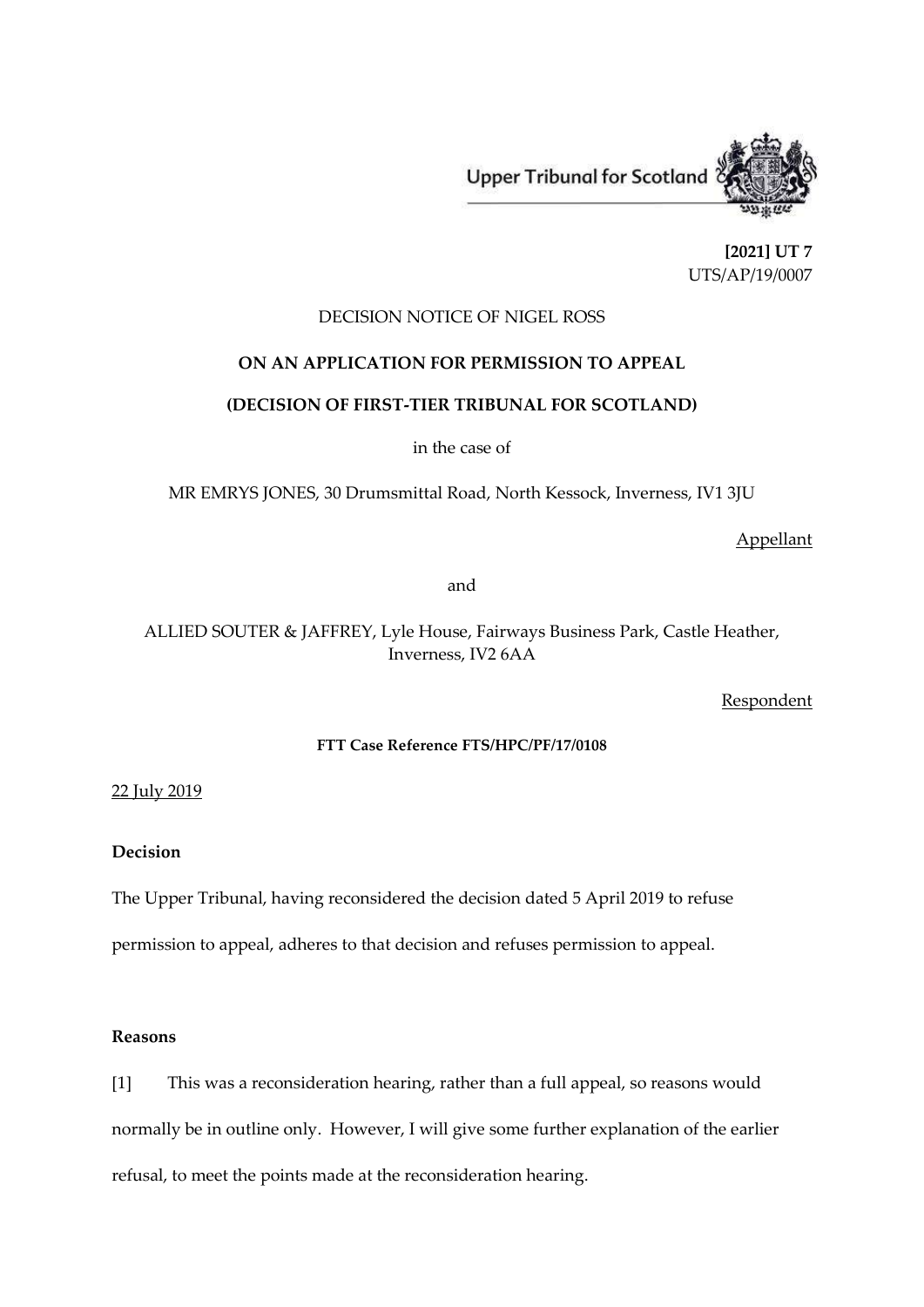[2] The reconsideration hearing did not raise any new points. The appellant repeated points already considered by the Tribunal, and which were the subject of a lengthy and detailed decision dated 5 April 2019 to refuse permission to appeal. That feature alone would require this application to be refused, as no new arguments were presented, and the Tribunal has already dealt with the existing arguments.

[3] I will, however, refer to the main arguments in brief terms.

[4] The appellant places reliance on there being no assignation of the contract between the respondents and their successors. There are two errors here. First, there is virtually no evidence to show what did actually happen. Second, whether or not there was an assignation is in fact irrelevant – what is relevant is whether Rule 3.2 of the Property Factors Code of Conduct (the "Code") is triggered, thereby leading to the remedy which he seeks.

[5] First, without seeing the contracts, it is a matter of guesswork what happened on transfer of the factor's role. The appellant founds on two points, and describes them as hard evidence. They are not hard evidence because they require inference, and different inferences are possible. The first feature is that the terms of the "new" contract were different. The second feature is the refusal of the successor factors to give information about pre-appointment dealings.

[6] In relation to the first factor, one possibility is, as the appellant guesses, that the contract was not assigned, but instead came to an end. However, there is another possibility, namely that the remainder of the contract was assigned, and after assignation the new factor asked approval for new terms. The appellant agrees that new terms were in fact agreed at the next AGM some months later. Accordingly, two inferences are possible, neither (subject to what is said below) more likely than the other. The sparse facts support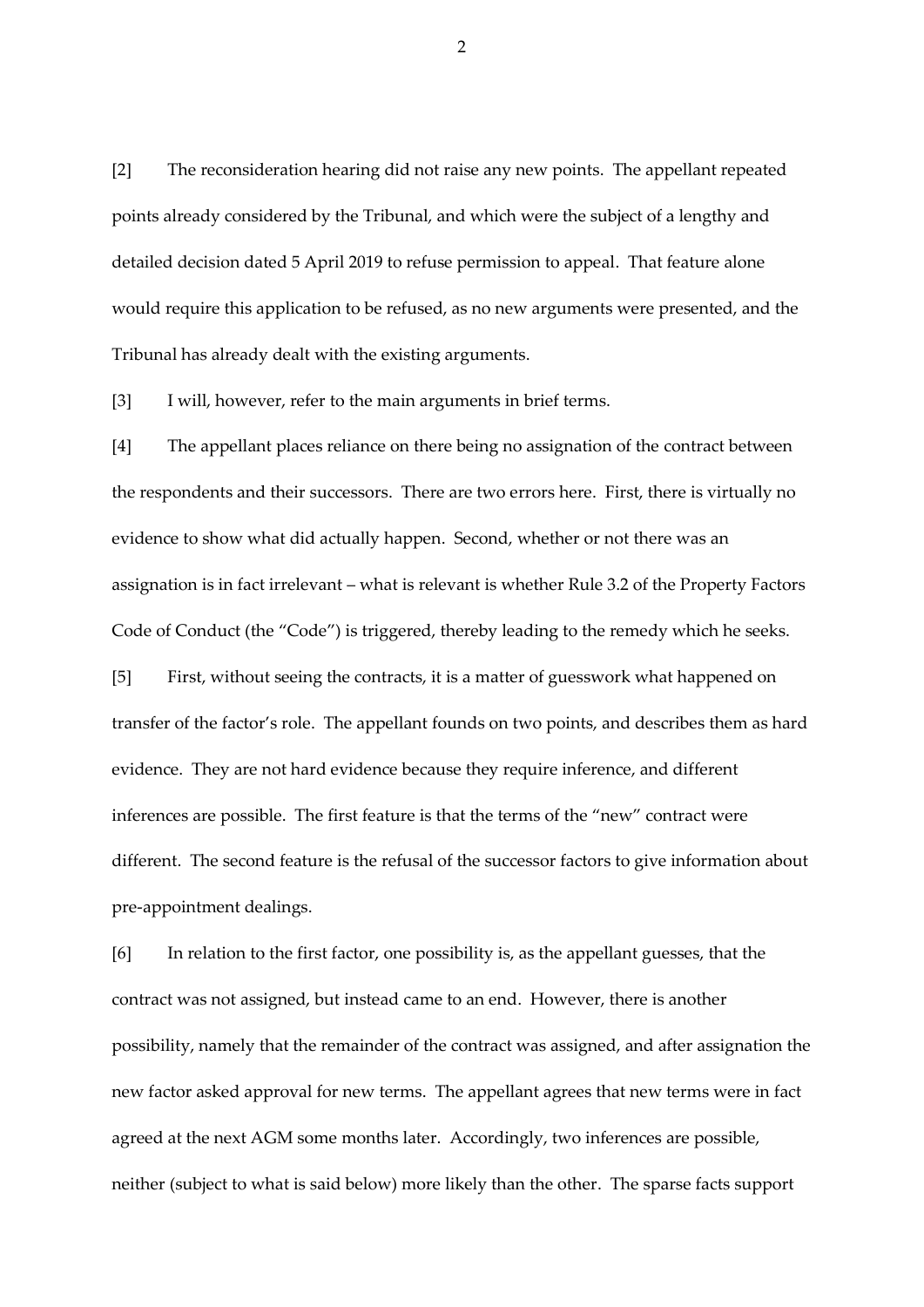either scenario. In relation to the second factor, that refusal is hardly surprising – a successor would not normally volunteer to be accountable for matters in which they played no part. That would be equally so whether there was a new contract or an old contract which was assigned. Accordingly, neither of these points is any more than neutral evidence.

[7] The appellant, in bringing the appeal, has the burden of proving the appeal. It is not enough that he makes guesses and then asks for these to be treated as firm facts. He has not proved his case.

[8] In any event, the surrounding facts are more compatible with assignation. If the contract had ended, there would be no dealings between the respondent and their successor. It would be a matter for the housing association to enter a new contract. There is no evidence that happened. The outgoing factor would not be "selling the factoring book" to a successor, but returning everything to the housing association. There is nothing illogical in the First-tier Tribunal's ("FtT") finding that there was an assignation. The respondent's position is that the contract was assigned.

[9] I have explained the foregoing because it was a source of some confusion at the hearing. However, as the FtT rightly held, it is irrelevant. That is because the trigger for the remedy sought is to be found in Rule 3.2 of the code. That rule does not mention assignation at all. It does, however, hinge on the words "the point of settlement of final bill".

[10] That is the trigger. There is no evidence of any settlement of a final bill. That is enough to dispose of this point. The FtT made no error. Rule 3.2 was never triggered, and no entitlement to repayment arose.

[11] In any event, if there was an assignation, there would never be a settlement of a final bill, because the successor factor would simply take over (and no doubt pay for) the predecessor's rights under the contract, and submit their own bill. Accordingly, the pre-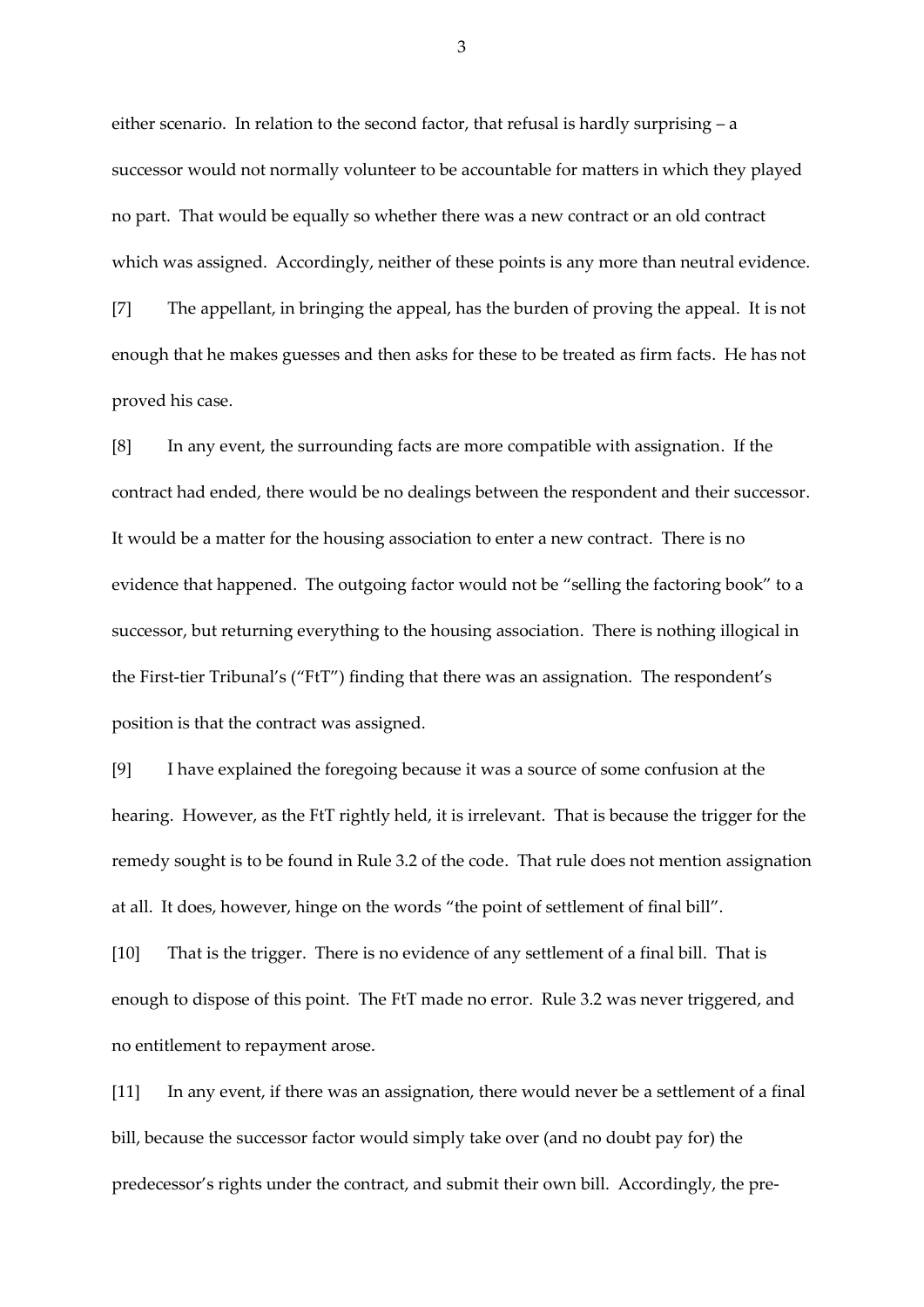payment of bills, upon which the appellant relies heavily, is no more than the contract operating as it should. Such bills would simply continue to be paid to the successor, without a final bill ever being presented by the outgoing factor.

[12] Separately, and independently of the foregoing points, the clear purpose of rule 3.2 is to ensure that funds are protected. One risk to funds is that an outgoing factor retains funds. Rule 3.2 would prevent them doing so. There is no suggestion that occurred in this case. The purpose of rule 3.2 is not to compel a completely pointless carousel of funds when one factor takes over from another factor.

[13] So, for either of these reasons, the appeal is without merit.

[14] Another point was reference to "bad debt", which the appellant accepted simply meant "debt". He demands a certain standard of accounting, to include a statement of assets and liabilities. The FtT approved a different, less stringent, accounting regime. Both the appellant and the FtT were applying the same test, namely clarity and transparency.

[15] The short answer to this is that it is left within the discretion of the FtT to decide what level of financial reporting complies with this test (see section 20 of the Property Factors (S) Act 2011). It is a discretionary matter. It is not enough to simply disagree with it. It is necessary, for the decision to be appealed, to show that it is plainly wrong.

[16] It is not plainly wrong, because the homeowners are protected against debts, bad or otherwise, by a separate rule. An entire section, section 4, deals with debt recovery. The rules impose a regime. The FtT cannot be criticised for respecting that regime. Rule 4.6 imposes a requirement to inform homeowners about debt, but only where it "could have implications for them". That can only mean that, in short, where it is going to cost them money. There is no suggestion, despite the appellant's fears, that this has cost him, or any other homeowner, any money.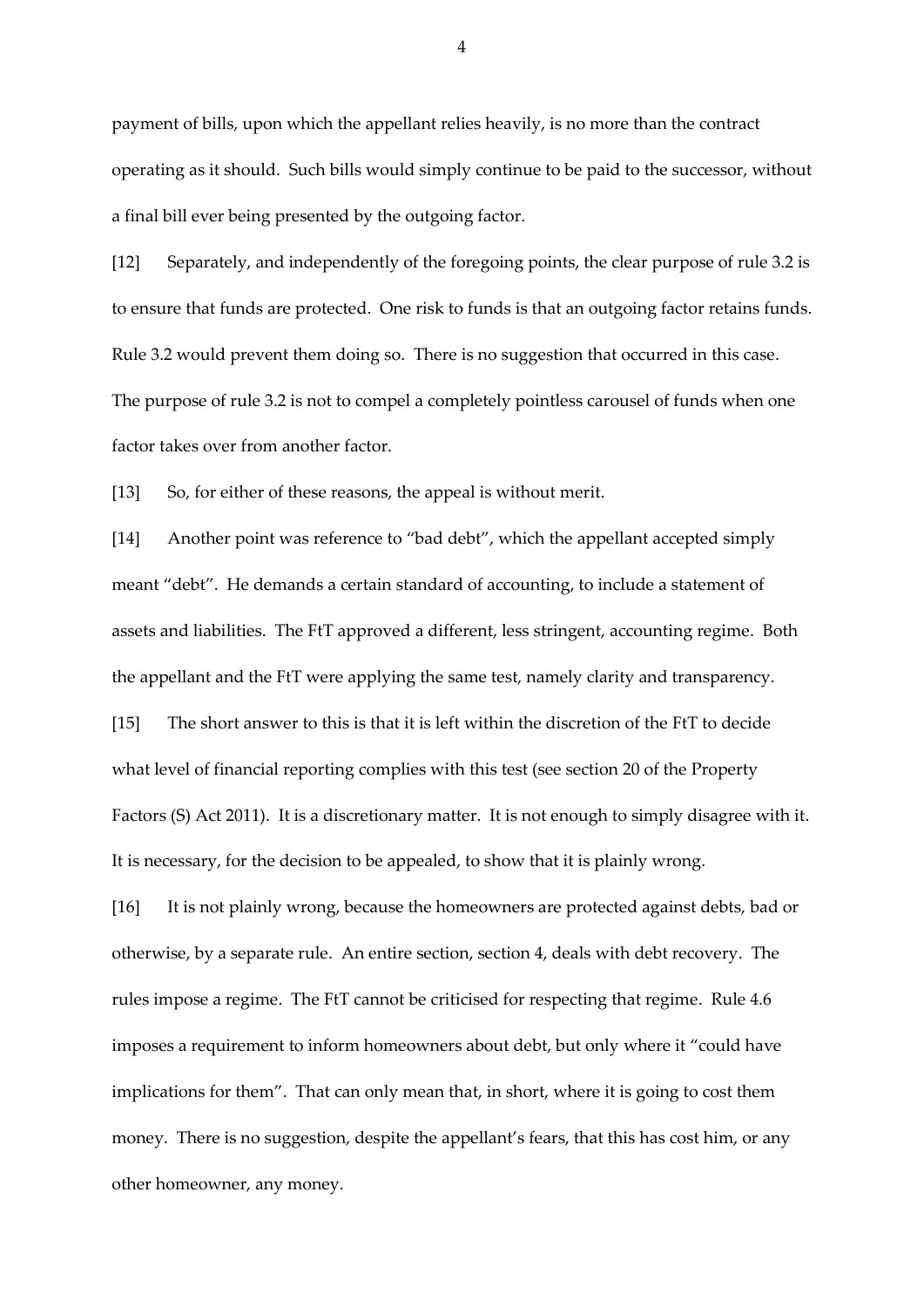[17] There is good evidence that this regime works. The appellant spoke to asking for this information. He was given this information. There is nothing to stop him asking the same question at every AGM. There is no basis to assert that information is hidden. It is available on demand.

[18] The appellant placed reliance on rule 4.7. However, again, he has failed to consider what the trigger for that section might be. That rule imposes an obligation to be "able to demonstrate" (notably, not to "include routine reports in annual accounts" or similar) in certain circumstances. That only arises, however, "prior to charging those remaining homeowners". There is no suggestion, far less any evidence, that they have charged those remaining homeowners, so rule 4.7 is not operable.

[19] The appellant also criticises the decision not to enforce the PFEO, by compelling the respondents to produce figures which are now almost two years old. Without going into the detail, the appellant accepts that he received financial details. It is difficult to disagree with the FtT in finding that he is demanding information which he already has. Any order would achieve no practical purpose.

[20] Further, it is evident that the appellant has some dispute with those homeowners who are administering the residents' association. That is not a problem that the respondents can, or need, resolve. The appellant states that the chairman of the resident's association told the respondents not to include certain financial advice. No details of that issue are available, but the point is clear – it is not fair to criticise the respondents for complying with any instructions given by their clients. It is not for them to sort out any internal disputes. [21] Further, the appellant places some emphasis on what behaviour the decision condones. The short answer is that any tribunal is charged with finding a practical resolution of legal issues, not making unnecessary orders to make a point. The FtT decided,